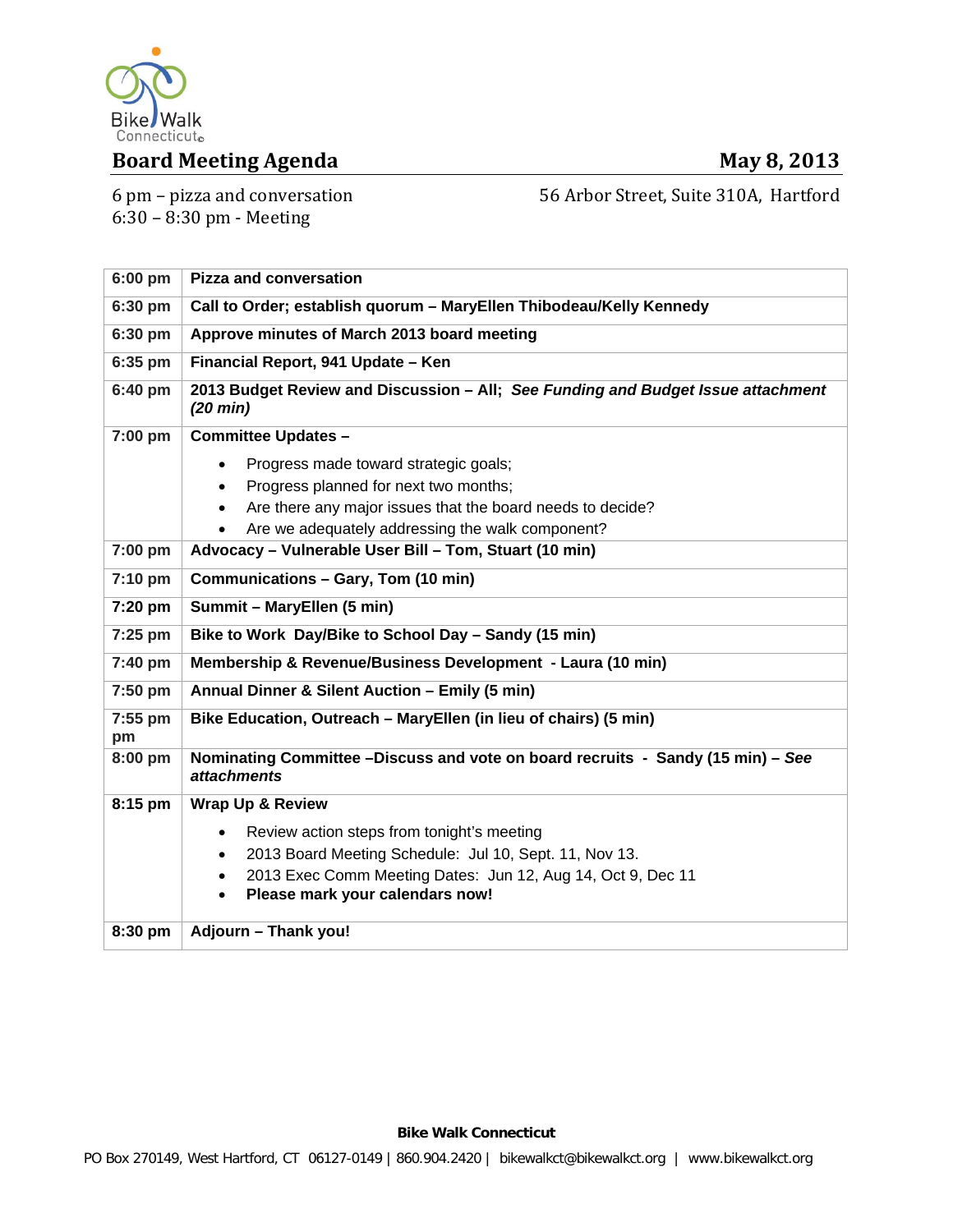### **Bike Walk Connecticut Meeting of the Board of Directors Wednesday, March 13, 2013 6:30-8:30 pm Bike Walk Connecticut HQ 56 Arbor Street, Suite 310A, Hartford, CT 06105**

Attendees: Mary Ellen Thibodeau, Chris Brown, Sandy Fry, Bev Hughes, Kelly Kennedy, Ken Livingston, Tom O'Brien, Luis Rivera, Emily Wolfe, Laura Baum, Gary Griffin, Chris Skelly

1) Meeting called to order at 6:31 by President Mary Ellen Thibodeau

2) Minutes from January 9, 2013 and 2013 strategic planning meeting. Motion to approve made by Ken Livingston; Chris Brown seconded; minutes approved.

- 3) Financial Report, 941 Update 941 has been submitted. Expected CGS grant \$15,000 still not in hand.
- 4) 2013 Budget Review and Discussion

The proposed budget was distributed. Board reviewed 2012 results and discussed proposed 2013 expenses line by line. There was discussion of need to hire someone to provide administrative support so that Kelly's time could align with priorities in strategic plan, and whether to maintain or use some of the cash reserves to increase capacity. The attached budget was approved.

5) Committee Updates

Discussion was made in context of the following strategic goals; progress planned for next two months; are there any major issues that the Board needs to address; are we adequately addressing the walk component.

**Advocacy** – There was discussion of Vulnerable Users bill and unlikelihood of focusing legislature on issues other than gun control this session.

**Annual Dinner and Silent Auction** – nothing to report yet. Event will be earlier in November this year and may include more ancillary fundraising, i.e., program book **Bike Education** – Discussion of need for Bike Education coordinator **Bike to Work/Bike to School Day** – Bike to Work Day is May 17 this year. Events planned across the state. Work is being done to promote event at state agencies. **Discover Hartford** – beginning discussion with Envision Fest to coordinate events **Nominating** – Committee continuing to focus on more geographical diversity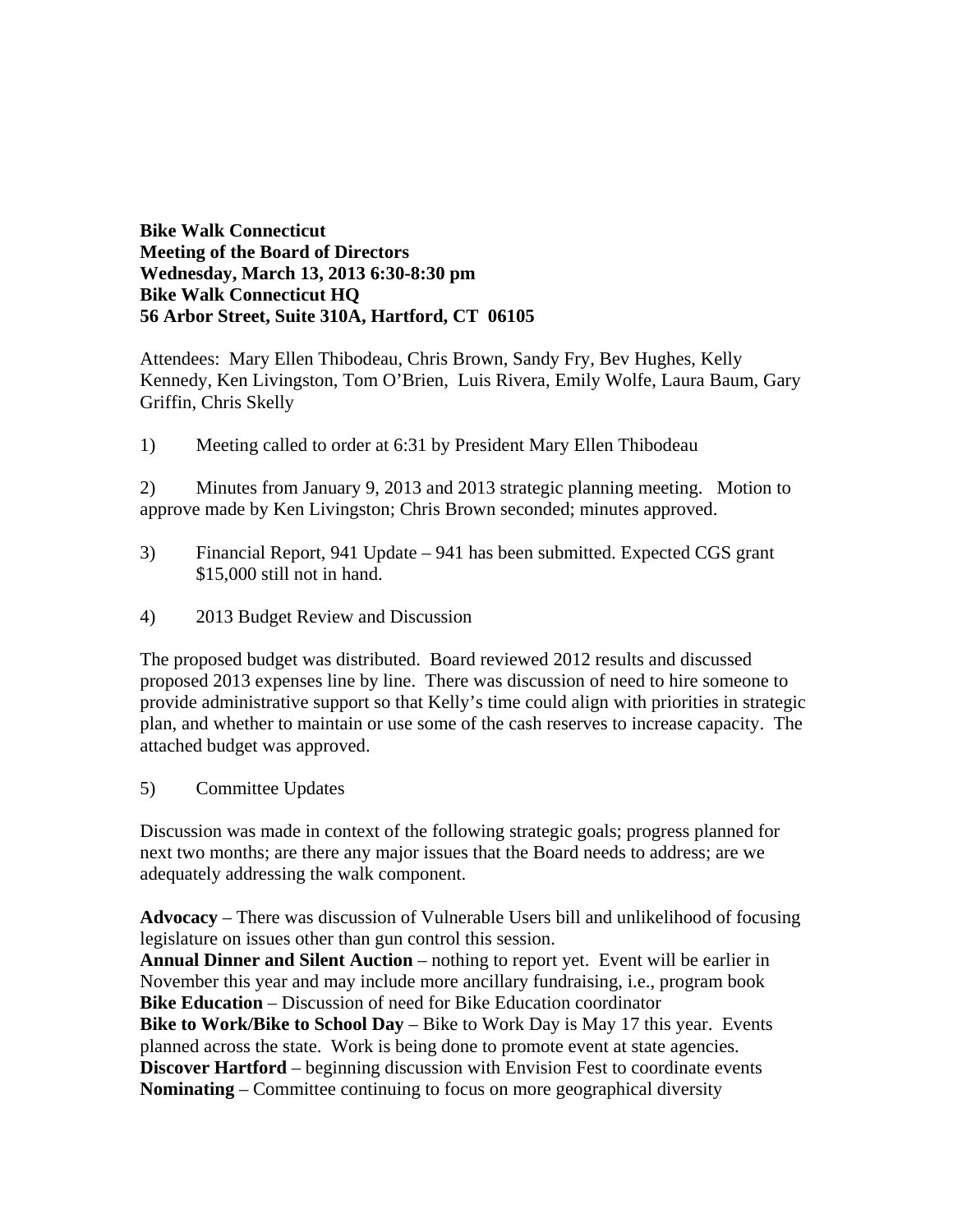**Outreach** – Committee needs chair and someone to coordinate many and frequent requests for Bike Walk presence at events **Summit** – Board needs to help recruit participants for this event which is on April 27 – speakers will be good -- registrations are slowly coming in.

Meeting was adjourned at 8:30.

Respectfully submitted,

Emily Wolfe, Secretary

Next Board meeting: May 8

Next Executive Committee Meeting: April 10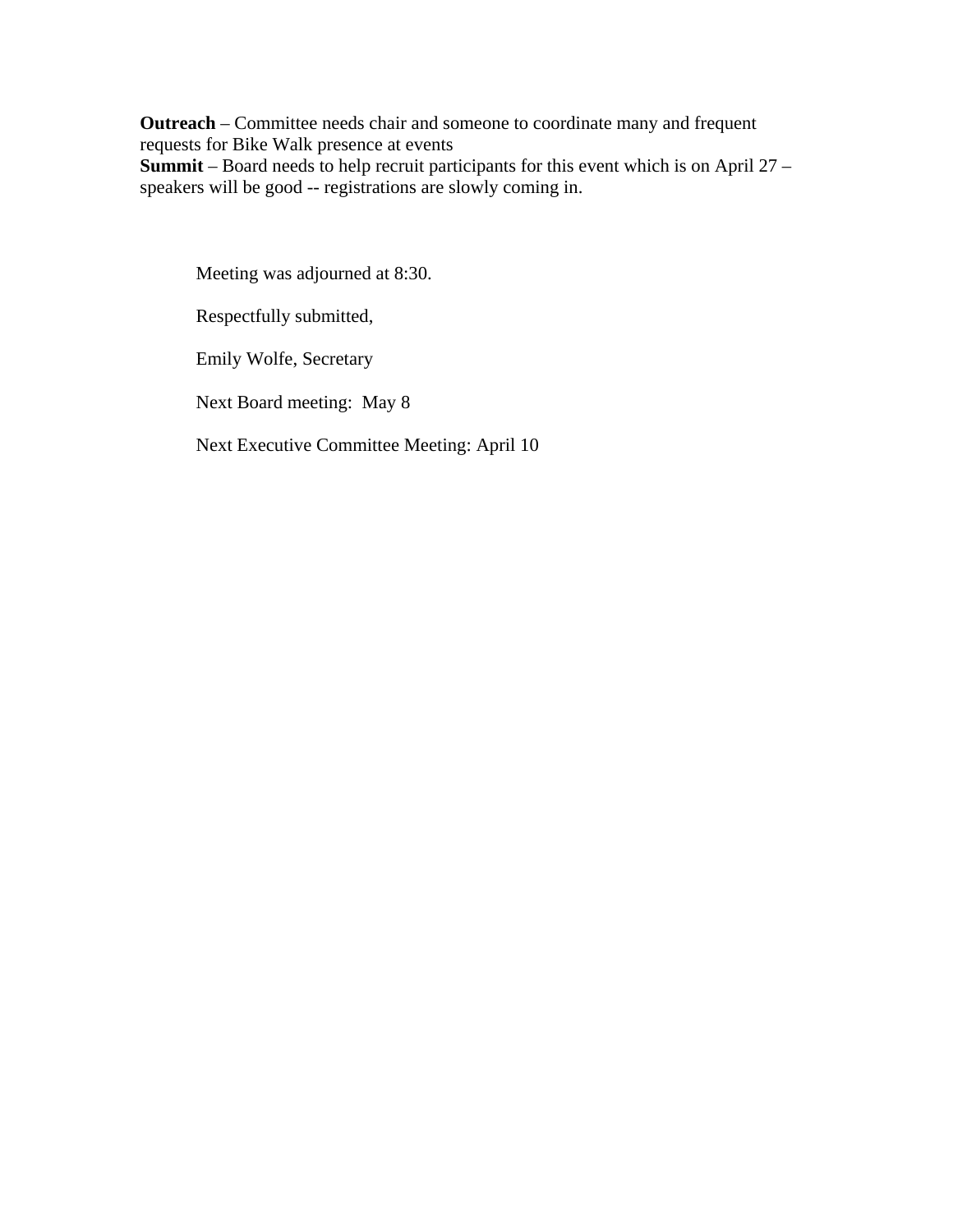**Cash Basis**

# **12:34 PM Bike Walk Connecticut 03/14/13 2013 Approved Budget**

|                                                                                                               | Jan - Dec 13          |
|---------------------------------------------------------------------------------------------------------------|-----------------------|
| <b>Ordinary Income/Expense</b>                                                                                |                       |
| <b>Income</b>                                                                                                 |                       |
| 43400 - Direct Public Support<br>43450* - Individ, Business Contributions<br>43450 - Individual Contributions | 35,000.00             |
| 43453 - Annual Appeal                                                                                         | 2,500.00              |
| 43454 · Employer Mathing Gifts                                                                                | 1,500.00              |
| 43450 - Individual Contributions - Other                                                                      | 3,000.00              |
| Total 43450 - Individual Contributions                                                                        | 7,000.00              |
| Total 43400 - Direct Public Support                                                                           | 42,000.00             |
| 46400 · Miscellaneous Income                                                                                  | 500.00                |
| 47200 - Program Income                                                                                        |                       |
| 47260 - CT Bike Walk Summit                                                                                   |                       |
| 47260.2 · Exhibitors                                                                                          | 1,000.00              |
| 47260 - CT Bike Walk Summit - Other                                                                           | 3,600.00              |
| Total 47260 - CT Bike Walk Summit                                                                             | 4,600.00              |
| 47250 - Bike Education                                                                                        | 3,500.00              |
| 47210 - Bike to Work                                                                                          | 8,600.00              |
| 47220 - Memberships<br>47222 - Membership Dues                                                                |                       |
| 47221 · Bike Shop/Business Memberships                                                                        | 8,000.00<br>2,500.00  |
|                                                                                                               |                       |
| Total 47220 - Memberships                                                                                     | 10,500.00             |
| 47240 - Rides and Walks                                                                                       |                       |
| 47244 - Hartford Bike Tour Registration                                                                       | 15,000.00             |
| 47245 · Discover Hartford Tour Sponsors<br>47246 - Discover Bike Tour Grants                                  | 10,000.00<br>5,000.00 |
|                                                                                                               |                       |
| Total 47240 - Rides and Walks                                                                                 | 30,000.00             |
| 47240* · Program Service Fees                                                                                 |                       |
| 47231 - Annual Dinner<br>47233 - Silent Auction                                                               | 9,000.00              |
|                                                                                                               | 4,000.00              |
| Total 47240* · Program Service Fees                                                                           | 13,000.00             |
| Total 47200 · Program Income                                                                                  | 70,200.00             |
| <b>Total Income</b>                                                                                           | 112,700.00            |
| <b>Gross Profit</b>                                                                                           | 112,700.00            |
| Expense                                                                                                       |                       |
| 63000 - Program Services Expenses                                                                             |                       |
| 63900 - Statewide Summit<br>63100 - Annual Dinner                                                             | 1,800.00              |
| 63110 - Printing                                                                                              | 500.00                |
| 63120 - Outside Contract Services                                                                             | 100.00                |
| $63130 \cdot$ Supplies                                                                                        | 100.00                |
| 63140 · Food and Beverages                                                                                    | 5,000.00              |
| 63160 · Postage                                                                                               | 200.00                |
| Total 63100 - Annual Dinner                                                                                   | 5,900.00              |
| 63300 - Hartford Tour                                                                                         |                       |
| 63370 · Equipment rental                                                                                      | 100.00                |
| 63360 - Event Insurance                                                                                       | 1,000.00              |
| 63350 · Materials                                                                                             | 5,000.00              |
| 63310 - Printina                                                                                              | 2,500.00              |
| 63320 - Outside Contract Services                                                                             | 3,000.00              |
| 63330 · Supplies                                                                                              | 750.00                |
| 63340 · Postage                                                                                               | 250.00                |
| Total 63300 - Hartford Tour                                                                                   | 12,600.00             |
|                                                                                                               |                       |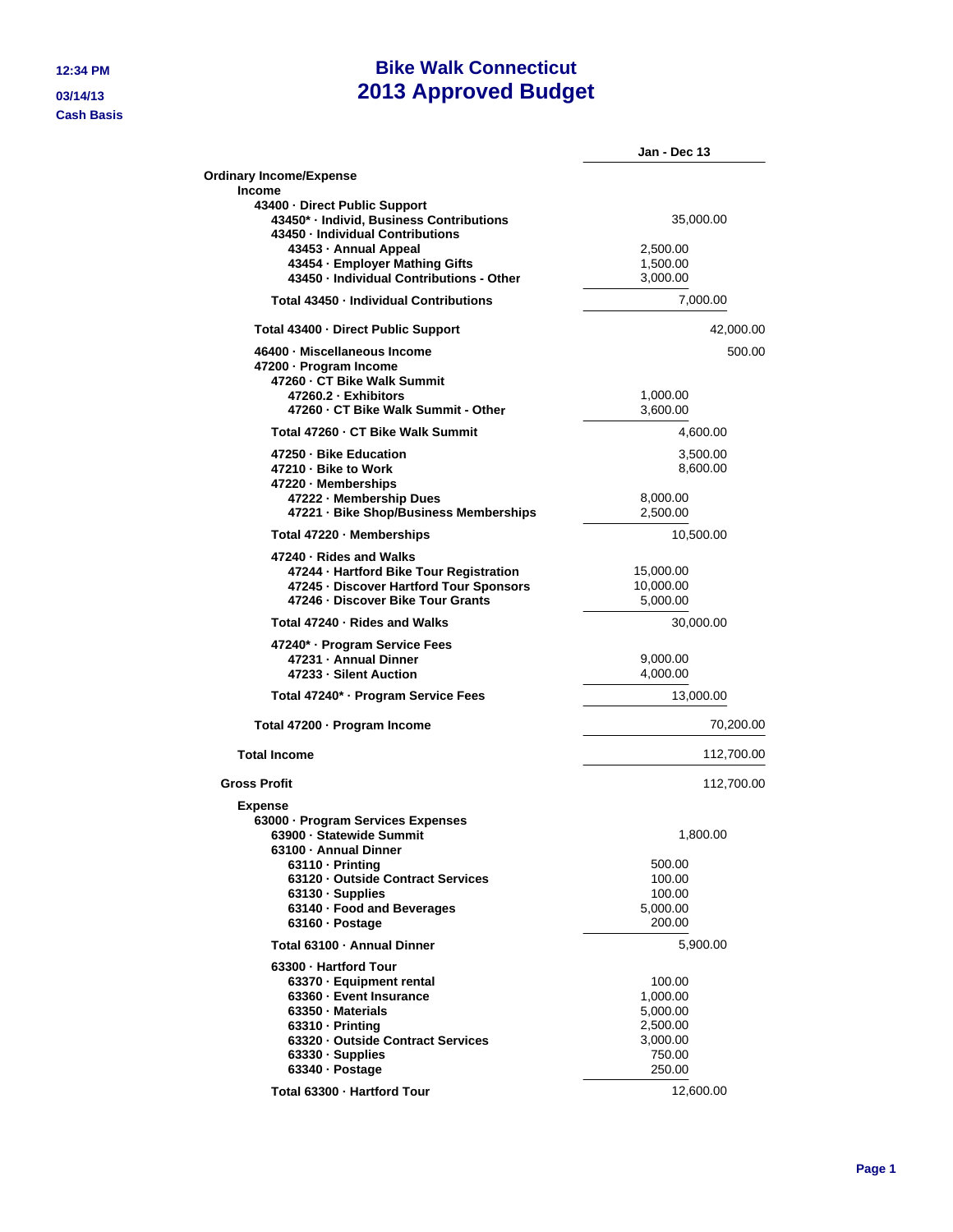**Cash Basis**

# **12:34 PM Bike Walk Connecticut 03/14/13 2013 Approved Budget**

|                                                                                                                                                                                                                                                                                                                                                      | Jan - Dec 13                                                                                                            |
|------------------------------------------------------------------------------------------------------------------------------------------------------------------------------------------------------------------------------------------------------------------------------------------------------------------------------------------------------|-------------------------------------------------------------------------------------------------------------------------|
| 63400 - Bike Education<br>$63406 \cdot \text{Printing}$<br>63440 - Transportaion/Equipment<br>63420 - Coordinator/Instructors<br>63410 · Supplies                                                                                                                                                                                                    | 100.00<br>400.00<br>1,500.00<br>500.00                                                                                  |
| Total 63400 - Bike Education                                                                                                                                                                                                                                                                                                                         | 2,500.00                                                                                                                |
| 63500 - Bike to Work<br>$63560 \cdot Prizes$<br>63550 · Technology/Tracking<br>63540 - Food<br>63510 · Advertising                                                                                                                                                                                                                                   | 3,575.00<br>125.00<br>500.00<br>3,900.00                                                                                |
| Total 63500 - Bike to Work                                                                                                                                                                                                                                                                                                                           | 8,100.00                                                                                                                |
| 63600 · Advocacy Expenses                                                                                                                                                                                                                                                                                                                            | 2,000.00                                                                                                                |
| Total 63000 - Program Services Expenses                                                                                                                                                                                                                                                                                                              | 32,900.00                                                                                                               |
| 65000 · Operations<br>65090 · Office Space- Rent<br>65080 · Equipment<br>65340 · Benefits/Employment Taxes<br>65330 · Salaries<br>65110 · Marketing/Promotion<br>65001 · Business Registration Fees<br>65005 - Bank Service Charges<br>65005.2 · PayPal Service Charge<br>65005.1 - Payroll Processing Charges                                       | 6,180.00<br>1,500.00<br>6,200.00<br>50,000.00<br>2,000.00<br>500.00<br>1,200.00<br>1,200.00                             |
| Total 65005 - Bank Service Charges                                                                                                                                                                                                                                                                                                                   | 2,400.00                                                                                                                |
| 65015 - Membership Dues<br>65020 - Postage, Mailing Service<br>65030 - Printing and Copying<br>65040 · Supplies<br>65050 · Telephone, Telecommunications<br>65060 · Website<br>65120 · Insurance - Liability, D and O<br>65200 · Technology, software, etc.<br>65310 - Conference, Convention, Meeting<br>65320 - Travel<br>Total 65000 · Operations | 500.00<br>750.00<br>1,000.00<br>200.00<br>1,500.00<br>250.00<br>2,000.00<br>1,000.00<br>750.00<br>1,500.00<br>78,230.00 |
| <b>Total Expense</b>                                                                                                                                                                                                                                                                                                                                 | 111,130.00                                                                                                              |
| <b>Net Ordinary Income</b>                                                                                                                                                                                                                                                                                                                           | 1,570.00                                                                                                                |
| Net Income                                                                                                                                                                                                                                                                                                                                           | 1,570.00                                                                                                                |
|                                                                                                                                                                                                                                                                                                                                                      |                                                                                                                         |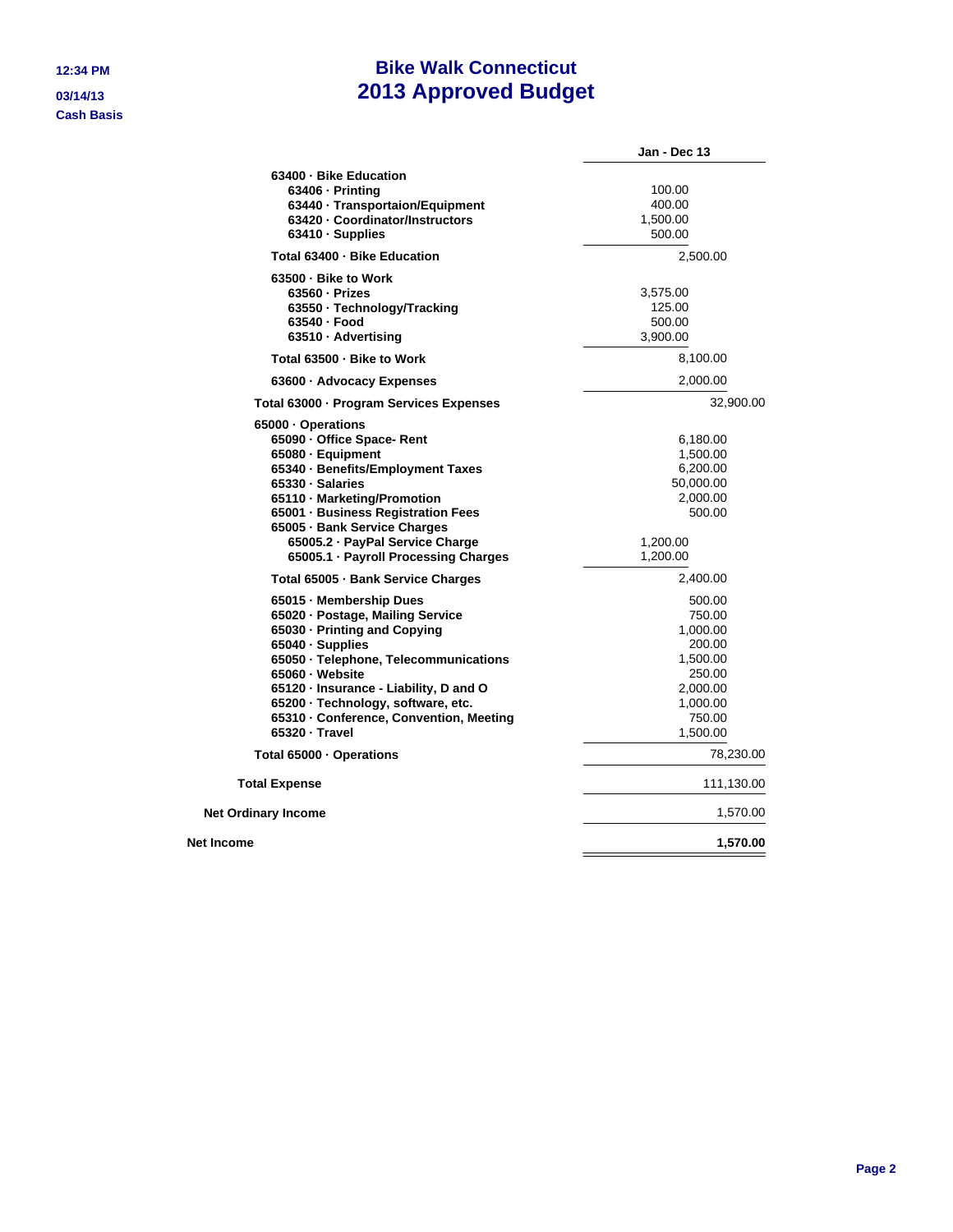#### **2 :44 P**

**0 5 / 0 6/1 Ca sh Ba sis**

## **Bike Walk Connecticut Balance Sheet As of April 3 0, 2013**

|                                                                              | Apr 30, 13          |
|------------------------------------------------------------------------------|---------------------|
| <b>ASSETS</b>                                                                |                     |
| <b>Current Assets</b>                                                        |                     |
| <b>Checking/Savings</b>                                                      |                     |
| <b>Other Income</b><br>13000 · Petty Cash                                    | $-25.00$<br>-146.95 |
| 10000 · Webster Bank - checking                                              | 81,227.73           |
| 11000 · PayPal                                                               | 2,401.26            |
| 12000 · CD                                                                   | 10,584.73           |
| <b>Total Checking/Savings</b>                                                | 94,041.77           |
| <b>Total Current Assets</b>                                                  | 94,041.77           |
| <b>TOTAL ASSETS</b>                                                          | 94,041.77           |
| <b>LIABILITIES &amp; EQUITY</b><br>Liabilities<br><b>Current Liabilities</b> |                     |
| <b>Accounts Payable</b>                                                      |                     |
| 20000 · Accounts Payable                                                     | $-250.00$           |
| <b>Total Accounts Payable</b>                                                | $-250.00$           |
| <b>Credit Cards</b><br>14000 · Webster Bank Credit Card                      | 142.81              |
| <b>Total Credit Cards</b>                                                    | 14281               |
| <b>Other Current Liabilities</b>                                             |                     |
| 24000 · Payroll Liabilities                                                  | 3,769.55            |
| <b>Total Other Current Liabilities</b>                                       | 3,769.55            |
| <b>Total Current Liabilities</b>                                             | 3,662.36            |
| <b>Total Liabilities</b>                                                     | 3,662.36            |
| Equity                                                                       |                     |
| 32000 Unrestricted Net Assets                                                | 102,728.01          |
| Net Income                                                                   | $-12,348.60$        |
| <b>Total Equity</b>                                                          | 90,379.41           |
| <b>TOTAL LIABILITIES &amp; EQUITY</b>                                        | 94,041.77           |
|                                                                              |                     |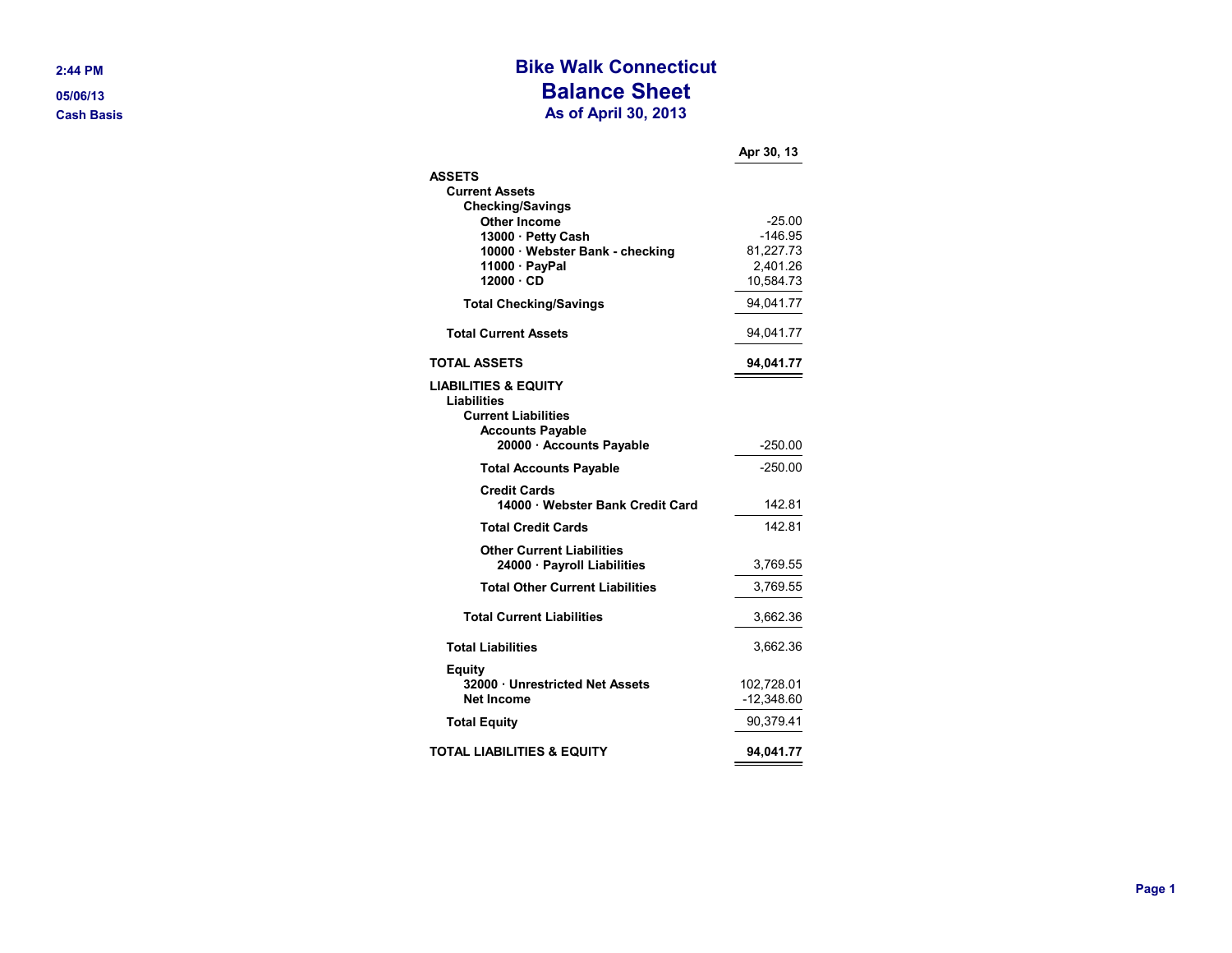# **2:41 PM Bike Walk Connecticut 05/06/13 Profit & Loss Cash Basis January through April 2013**

|                                                                                                                                                      | Jan - Apr 13                 |
|------------------------------------------------------------------------------------------------------------------------------------------------------|------------------------------|
| <b>Ordinary Income/Expense</b><br>Income                                                                                                             |                              |
| 43400 Direct Public Support<br>43410 Corporate Contributions<br>43410.1 · Bike to Work Corporate Donation<br>43410 · Corporate Contributions - Other | 128.95<br>6.000.00           |
| Total 43410 · Corporate Contributions                                                                                                                | 6,128.95                     |
| 43450 Individual Contributions<br>43454 · Employer Mathing Gifts<br>43452 · United Way/Workplace Giving<br>43450 Individual Contributions - Other    | 200.00<br>148.92<br>1,640.91 |
| Total 43450 Individual Contributions                                                                                                                 | 1,989.83                     |
| Total 43400 · Direct Public Support                                                                                                                  | 8,118.78                     |
| 46400 · Miscellaneous Income                                                                                                                         | 351.60                       |
| 47200 · Program Income<br>47280 · Bike Walk CT Jersey<br>47260 CT Bike Walk Summit<br>47260.2 Exhibitors                                             | 180.00<br>825.00             |
| 47260 · CT Bike Walk Summit - Other                                                                                                                  | 3,874.00                     |
| Total 47260 · CT Bike Walk Summit                                                                                                                    | 4,699.00                     |
| 47250 Bike Education<br>47210 Bike to Work<br>47220 · Memberships<br>47222 Membership Dues                                                           | 500.00<br>1,250.00           |
| 47222.2 · Renewal Memberships<br>47222 Membership Dues - Other                                                                                       | 350.00<br>3.036.58           |
| Total 47222 · Membership Dues                                                                                                                        | 3.386.58                     |
| 47220 Memberships - Other                                                                                                                            | 355.00                       |
| Total 47220 Memberships                                                                                                                              | 3,741.58                     |
| 47200 · Program Income - Other                                                                                                                       | 500.00                       |
| Total 47200 · Program Income                                                                                                                         | 10,870.58                    |
| <b>Total Income</b>                                                                                                                                  | 19,340.96                    |
| <b>Gross Profit</b>                                                                                                                                  | 19,340.96                    |
| <b>Expense</b><br>63000 · Program Services Expenses<br>63900 Statewide Summit                                                                        | 1,293.05                     |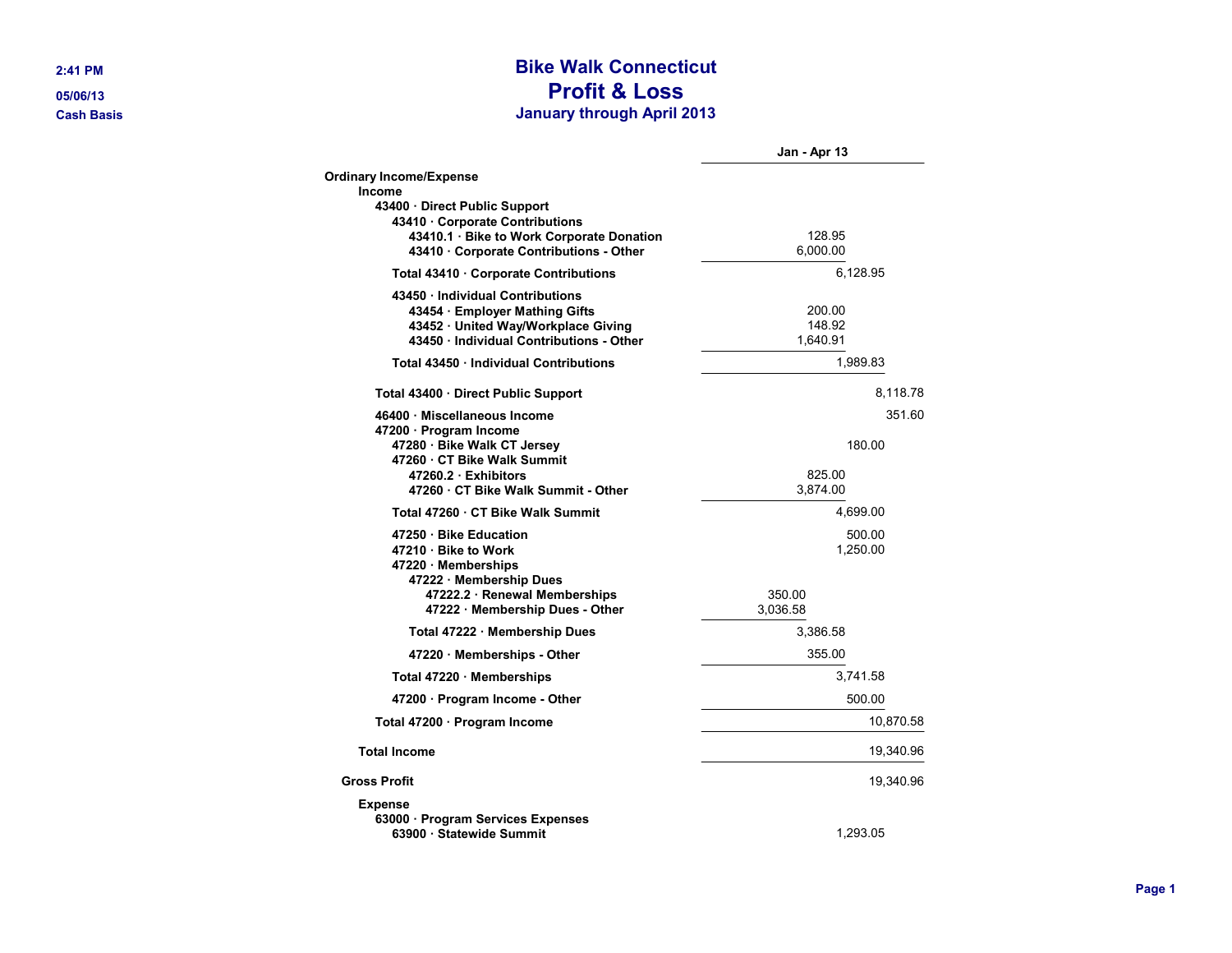# **2:41 PM Bike Walk Connecticut 05/06/13 Profit & Loss Cash Basis January through April 2013**

|                                                                 | Jan - Apr 13 |
|-----------------------------------------------------------------|--------------|
| 63100 · Annual Dinner<br>63140 Food and Beverages               | 4,205.49     |
| Total 63100 · Annual Dinner                                     | 4.205.49     |
|                                                                 |              |
| 63500 Bike to Work                                              |              |
| 63510 Advertising                                               | 500.00       |
| Total 63500 · Bike to Work                                      | 500.00       |
| Total 63000 · Program Services Expenses                         | 5,998.54     |
| 65000 · Operations                                              |              |
| 65011 · Board Development                                       | 70.34        |
| 65090 Office Space-Rent                                         | 2,575.00     |
| 65340 · Benefits/Employment Taxes                               | 2,648.87     |
| 65330 · Salaries                                                | 15,469.85    |
| 65001 · Business Registration Fees                              | 500.00       |
| 65005 · Bank Service Charges<br>65005.2 · PayPal Service Charge | 247.25       |
| 65005.1 Payroll Processing Charges                              | 357.39       |
| Total 65005 Bank Service Charges                                | 604.64       |
| 65015 Membership Dues                                           | 575.00       |
| 65020 · Postage, Mailing Service                                | 53.99        |
| 65030 · Printing and Copying                                    | 31.00        |
| 65040 · Supplies                                                | $-14.78$     |
| 65050 · Telephone, Telecommunications                           | 452.98       |
| 65120 · Insurance - Liability, D and O                          | 851.52       |
| 65200 · Technology, software, etc.                              | 356.33       |
| 65310 Conference, Convention, Meeting                           | 265.54       |
| 65320 Travel                                                    | 1,250.74     |
| Total 65000 Operations                                          | 25,691.02    |
| <b>Total Expense</b>                                            | 31,689.56    |
| <b>Net Ordinary Income</b>                                      | $-12,348.60$ |
| Net Income                                                      | $-12,348.60$ |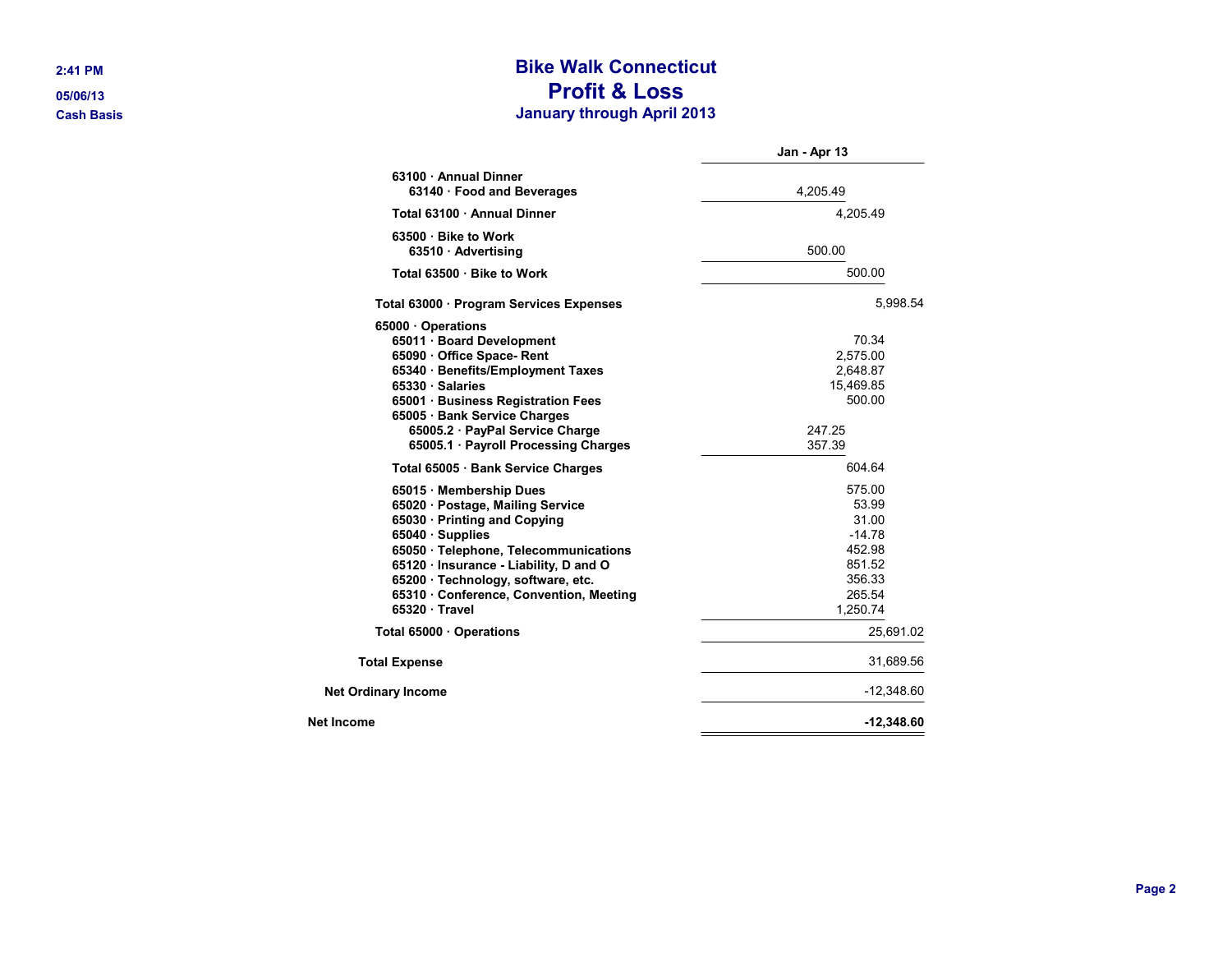# **2:44 PM Bike Walk Connecticut 05/06/13 Profit & Loss Budget vs. Actual Cash Basis January 1 through May 6, 2013**

|                                                                                                                                                                                                       | Jan 1 - May 6, 13                                          | <b>Budget</b>                            |  |
|-------------------------------------------------------------------------------------------------------------------------------------------------------------------------------------------------------|------------------------------------------------------------|------------------------------------------|--|
| <b>Ordinary Income/Expense</b><br><b>Income</b><br>43400 · Direct Public Support<br>43410 Corporate Contributions<br>43410.1 Bike to Work Corporate Donation<br>43410 Corporate Contributions - Other | 128.95<br>6.000.00                                         | 0.00<br>35.000.00                        |  |
| Total 43410 Corporate Contributions                                                                                                                                                                   | 6,128.95                                                   | 35,000.00                                |  |
| 43450 · Individual Contributions<br>43453 · Annual Appeal<br>43454 · Employer Mathing Gifts<br>43452 · United Way/Workplace Giving<br>43450 Individual Contributions - Other                          | 0.00<br>200.00<br>148.92<br>1,640.91                       | 2,500.00<br>1,500.00<br>0.00<br>3,000.00 |  |
| Total 43450 Individual Contributions                                                                                                                                                                  | 1,989.83                                                   | 7,000.00                                 |  |
| Total 43400 · Direct Public Support                                                                                                                                                                   | 8,118.78                                                   | 42,000.00                                |  |
| 46400 · Miscellaneous Income<br>47200 · Program Income<br>47280 · Bike Walk CT Jersey<br>47260 CT Bike Walk Summit<br>47260.2 Exhibitors<br>47260 CT Bike Walk Summit - Other                         | 351.60<br>180.00<br>825.00<br>3,874.00                     | 500.00<br>0.00<br>1,000.00<br>3,600.00   |  |
| Total 47260 CT Bike Walk Summit                                                                                                                                                                       | 4,699.00                                                   | 4,600.00                                 |  |
| 47250 Bike Education<br>47210 · Bike to Work<br>47220 · Memberships<br>47222 Membership Dues<br>47222.2 · Renewal Memberships<br>47222 · Membership Dues - Other                                      | 500.00<br>1,250.00<br>350.00<br>3.036.58                   | 3,500.00<br>8,600.00<br>0.00<br>8.000.00 |  |
| Total 47222 Membership Dues                                                                                                                                                                           | 3.386.58                                                   | 8.000.00                                 |  |
| 47221 · Bike Shop/Business Memberships<br>47220 Memberships - Other                                                                                                                                   | 0.00<br>355.00                                             | 2,500.00<br>0.00                         |  |
| Total 47220 · Memberships                                                                                                                                                                             | 3,741.58                                                   | 10,500.00                                |  |
| 47240 · Rides and Walks<br>47244 · Hartford Bike Tour Registration<br>47245 · Discover Hartford Tour Sponsors<br>47246 Discover Bike Tour Grants                                                      | 0.00<br>15.000.00<br>0.00<br>10,000.00<br>0.00<br>5,000.00 |                                          |  |
| Total 47240 · Rides and Walks                                                                                                                                                                         | 0.00                                                       | 30.000.00                                |  |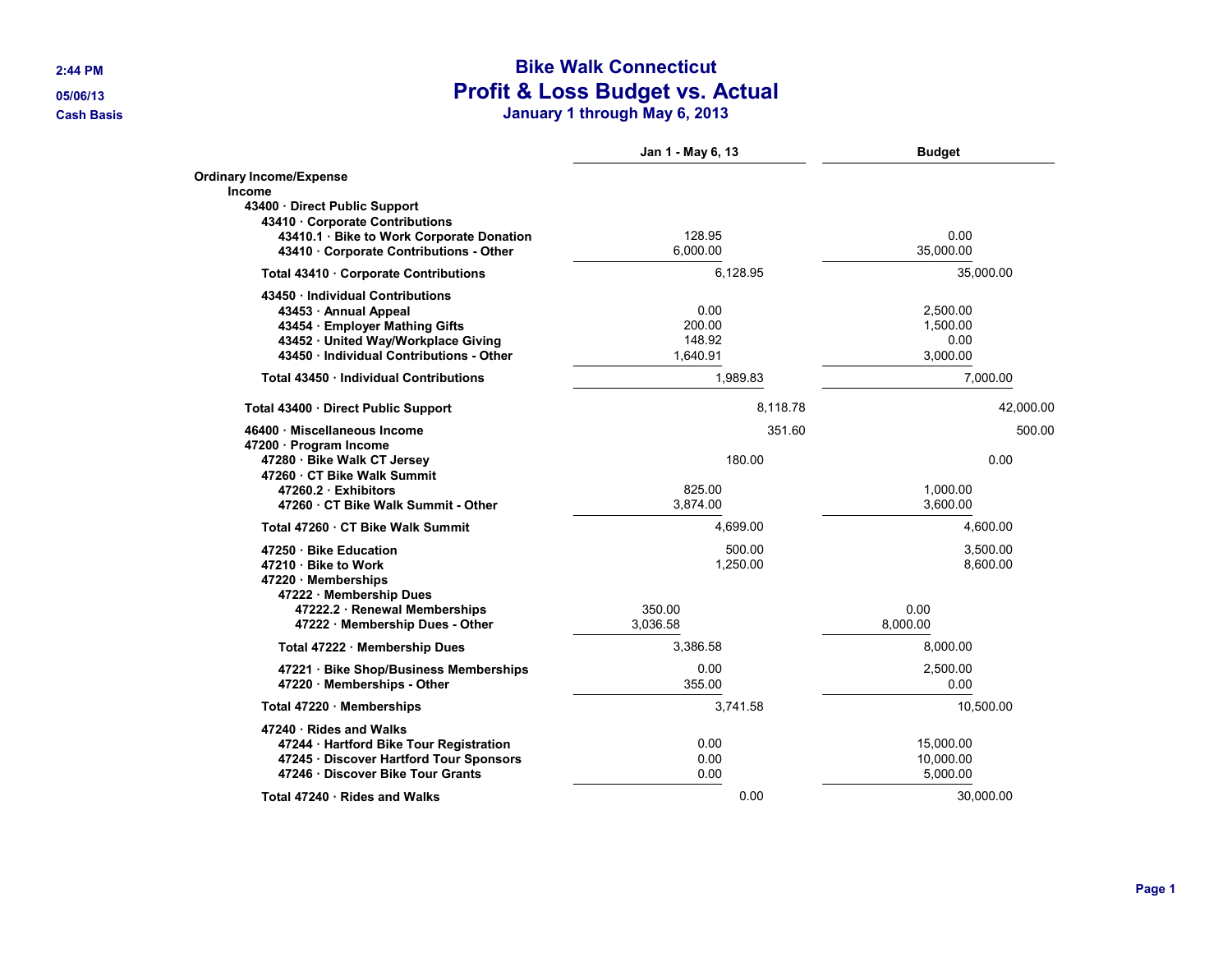# **2:44 PM Bike Walk Connecticut 05/06/13 Profit & Loss Budget vs. Actual Cash Basis January 1 through May 6, 2013**

|                                                                                        | Jan 1 - May 6, 13 | <b>Budget</b>        |
|----------------------------------------------------------------------------------------|-------------------|----------------------|
| 47240* Program Service Fees                                                            |                   |                      |
| 47231 · Annual Dinner<br>47233 · Silent Auction                                        | 0.00<br>0.00      | 9,000.00<br>4,000.00 |
| Total 47240* · Program Service Fees                                                    | 0.00              | 13,000.00            |
| 47200 · Program Income - Other                                                         | 500.00            | 0.00                 |
| Total 47200 · Program Income                                                           | 10,870.58         | 70,200.00            |
| <b>Total Income</b>                                                                    | 19,340.96         | 112,700.00           |
| <b>Gross Profit</b>                                                                    | 19,340.96         | 112,700.00           |
| <b>Expense</b>                                                                         |                   |                      |
| 63000 · Program Services Expenses<br>63900 · Statewide Summit<br>63100 · Annual Dinner | 1.415.05          | 1.800.00             |
| $63110 \cdot \text{Printing}$                                                          | 0.00              | 500.00               |
| 63120 Outside Contract Services                                                        | 0.00              | 100.00               |
| 63130 Supplies                                                                         | 0.00              | 100.00               |
| 63140 · Food and Beverages<br>63160 · Postage                                          | 4,205.49<br>0.00  | 5,000.00<br>200.00   |
| Total 63100 Annual Dinner                                                              | 4,205.49          | 5,900.00             |
| 63300 · Hartford Tour                                                                  |                   |                      |
| 63370 · Equipment rental                                                               | 0.00              | 100.00               |
| 63360 · Event Insurance                                                                | 0.00              | 1,000.00             |
| 63350 Materials                                                                        | 0.00              | 5,000.00             |
| 63310 · Printing                                                                       | 0.00              | 2,500.00             |
| 63320 Outside Contract Services                                                        | 0.00              | 3,000.00             |
| 63330 Supplies                                                                         | 0.00              | 750.00               |
| 63340 Postage                                                                          | 0.00              | 250.00               |
| Total 63300 · Hartford Tour                                                            | 0.00              | 12,600.00            |
| 63400 · Bike Education                                                                 |                   |                      |
| 63406 · Printing                                                                       | 0.00              | 100.00               |
| 63440 · Transportaion/Equipment                                                        | 0.00              | 400.00               |
| 63420 Coordinator/Instructors                                                          | 0.00              | 1,500.00             |
| 63410 · Supplies                                                                       | 0.00              | 500.00               |
| Total 63400 · Bike Education                                                           | 0.00              | 2,500.00             |
| 63500 · Bike to Work                                                                   |                   |                      |
| 63560 Prizes                                                                           | 0.00              | 3,575.00             |
| 63550 · Technology/Tracking                                                            | 0.00              | 125.00               |
| 63540 Food                                                                             | 0.00              | 500.00               |
| 63510 · Advertising                                                                    | 500.00            | 3,900.00             |
| Total 63500 Bike to Work                                                               | 500.00            | 8.100.00             |

**Page 2**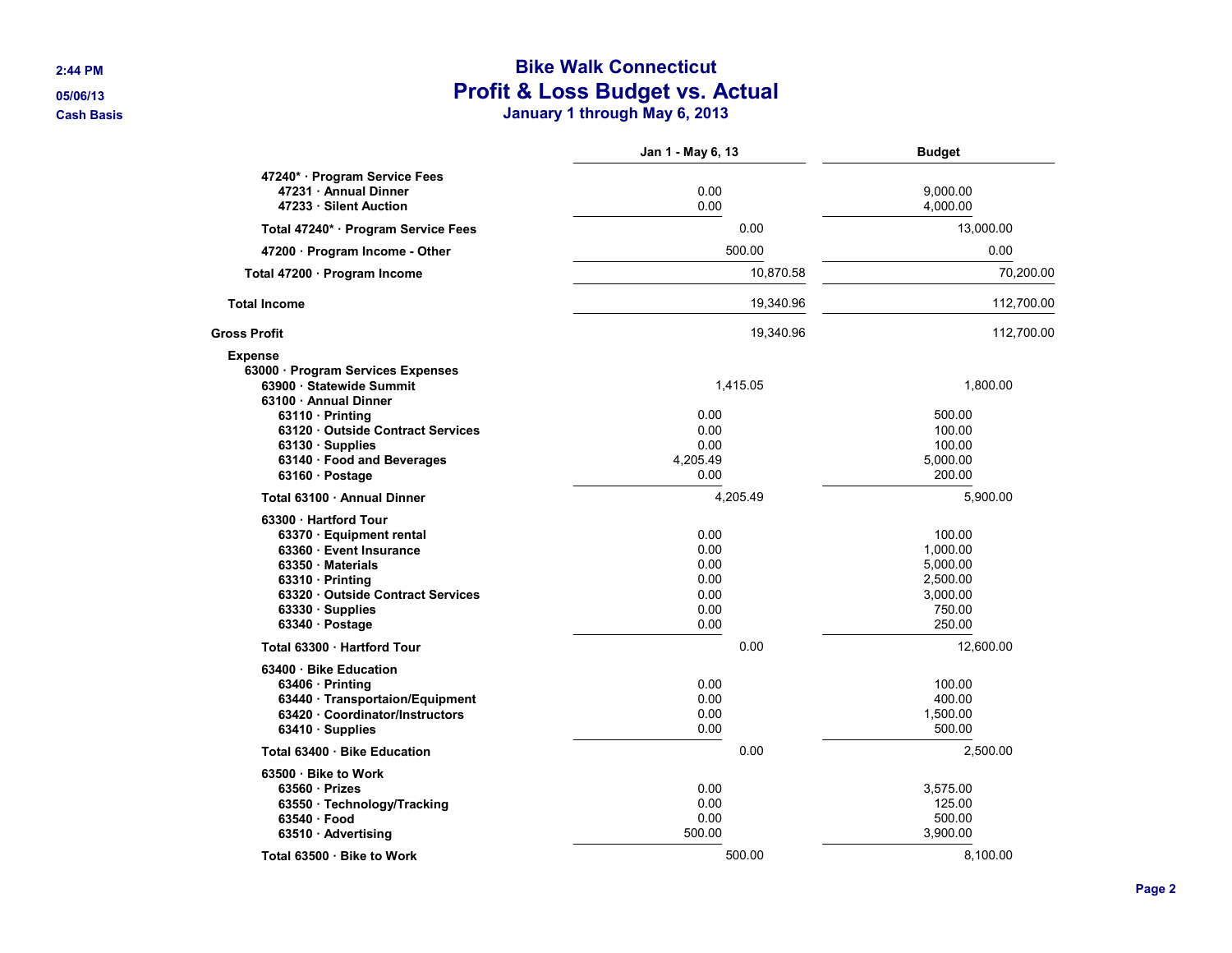# **2:44 PM Bike Walk Connecticut 05/06/13 Profit & Loss Budget vs. Actual Cash Basis January 1 through May 6, 2013**

|                                         | Jan 1 - May 6, 13 | <b>Budget</b> |
|-----------------------------------------|-------------------|---------------|
| 63600 · Advocacy Expenses               | 0.00              | 2,000.00      |
| Total 63000 · Program Services Expenses | 6,120.54          | 32,900.00     |
| 65000 · Operations                      |                   |               |
| 65011 · Board Development               | 70.34             | 0.00          |
| 65090 Office Space-Rent                 | 2.575.00          | 6.180.00      |
| 65080 · Equipment                       | 0.00              | 1,500.00      |
| 65340 · Benefits/Employment Taxes       | 2,648.87          | 6,200.00      |
| 65330 · Salaries                        | 15,469.85         | 50,000.00     |
| 65110 · Marketing/Promotion             | 0.00              | 2,000.00      |
| 65001 · Business Registration Fees      | 500.00            | 500.00        |
| 65005 · Bank Service Charges            |                   |               |
| 65005.2 · PayPal Service Charge         | 247.25            | 1,200.00      |
| 65005.1 · Payroll Processing Charges    | 357.39            | 1.200.00      |
| Total 65005 · Bank Service Charges      | 604.64            | 2,400.00      |
| 65015 Membership Dues                   | 575.00            | 500.00        |
| 65020 · Postage, Mailing Service        | 53.99             | 750.00        |
| 65030 · Printing and Copying            | 31.00             | 1,000.00      |
| 65040 · Supplies                        | $-14.78$          | 200.00        |
| 65050 · Telephone, Telecommunications   | 452.98            | 1,500.00      |
| 65060 · Website                         | 0.00              | 250.00        |
| 65120 · Insurance - Liability, D and O  | 851.52            | 2,000.00      |
| 65200 · Technology, software, etc.      | 356.33            | 1,000.00      |
| 65310 Conference, Convention, Meeting   | 265.54            | 750.00        |
| $65320 \cdot Travel$                    | 1,250.74          | 1,500.00      |
| Total 65000 Operations                  | 25,691.02         | 78,230.00     |
| <b>Total Expense</b>                    | 31,811.56         | 111,130.00    |
| <b>Net Ordinary Income</b>              | $-12,470.60$      | 1,570.00      |
| Net Income                              | $-12,470.60$      | 1,570.00      |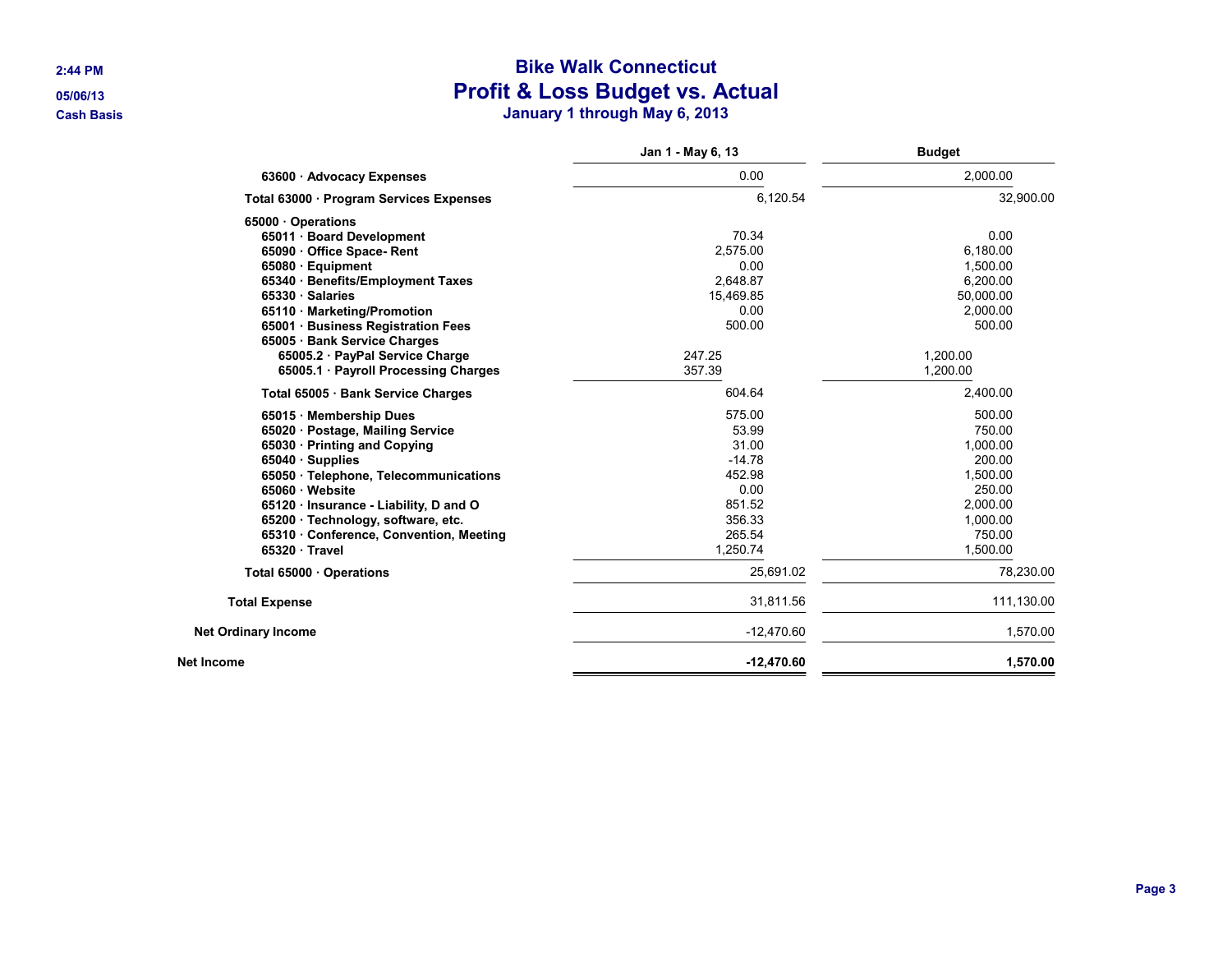#### **Budget and Funding Issue for Board Discussion May 8, 2013**

We recently learned that we will receive \$15,000 from CSG this year instead of the \$30,000 we anticipated. Additionally, our revenue projections of \$8600 for Bike to Work may not be realized (but expenses are being reduced).

For 2013, our total projected revenue was \$112,700, and our total projected expenses were \$111,130, creating net income of \$1570. We closed 2012 with a deficit of \$6686.

Taking only the reduced CSG contribution into account, our projected deficit is now \$13,430 for 2013.

#### **Proposed Solutions and Goals**

- 1. Assume a deficit of at least \$14,000. Through our commitees, we need to develop concrete work plans now to make up that deficit through increased revenue from:
	- The Discover Hartford Bicycle Tour
	- Annual Dinner and Silent Auction
	- Annual Appeal
	- **•** Business memberships
	- Individual memberships
- 2. Minimize expenses.
- 3. Free Kelly up to do more development work, such as building relationships with foundations and agencies like DPH, DECD and DOT to position Bike Walk CT to be written into their grants.
- 4. Develop the board to include seasoned fundraisers (and add fundraising to our November 2012 board skill profile grid).
- 5. Use the business planning grant (awarded by HFPG in 2011) to review our overall strategies in light of our mission, focusing on high value activities and reprioritize based on that review. Those activities will primarily benefit 2014 and beyond.
- 6. Review fundraising commitments of the board.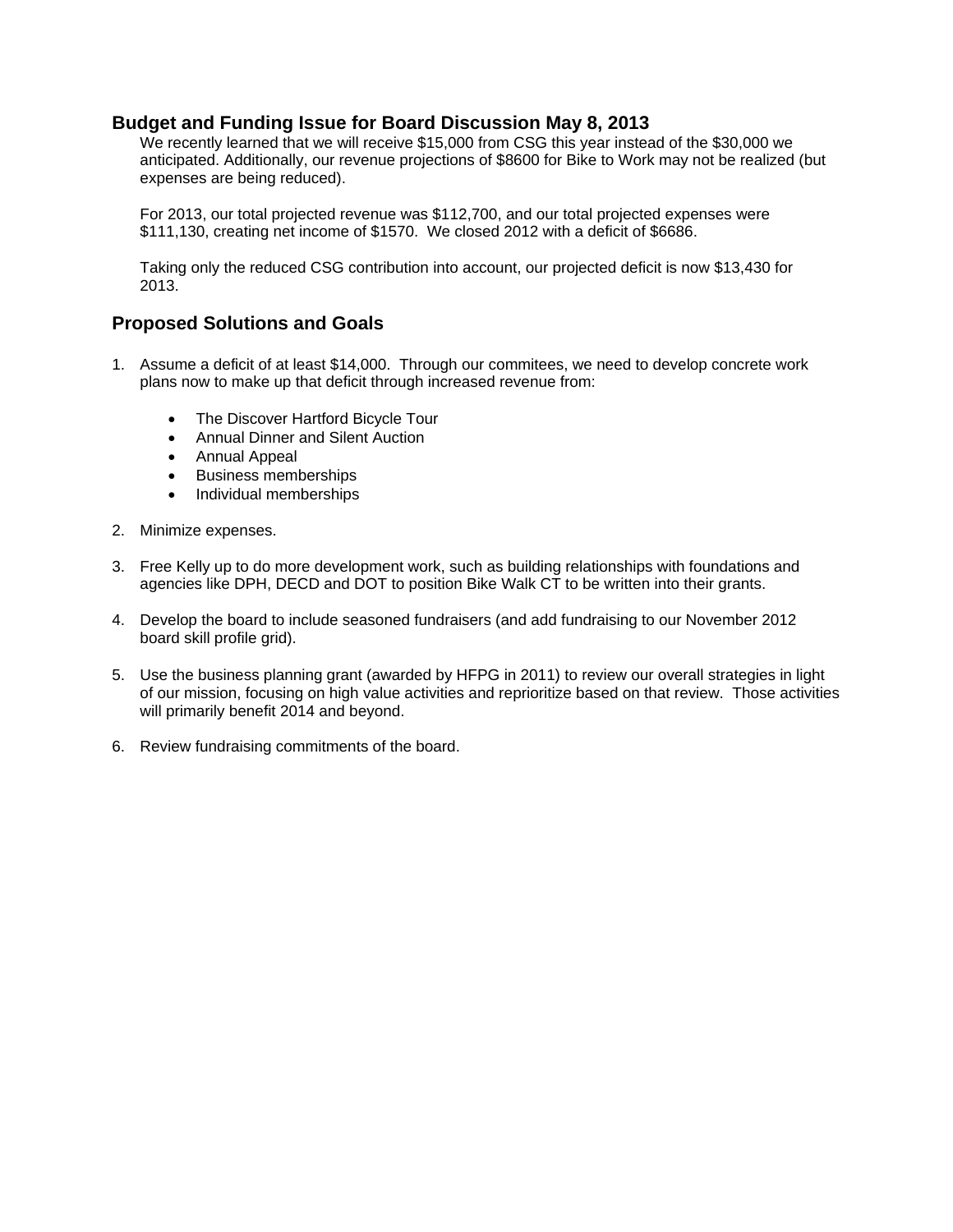ago)

To:

Laura.madeline., Beverly, cebskelly, Chris, Emily, Gary, Ken, Luis, maryellen, Richard, stuart, T om, Kelly, Anne, Martha

To the Bike Walk CT Board:

Over the past few months, the nominating committee has been seeking individuals interested in serving on our board. Wildaliz Bermudez, who attended our last board meeting, has decided that she does not have sufficient time to serve on the board, but she is very interested in volunteering with Bike Walk CT. Happily, we have 2 additional candidates who we think will be great additions to the board: Ray Willis and Kelly Rago. I have attached their board profile forms (note, Ray did not check off particular committees that he is interested in serving on, but in our discussions with him he indicated an interest in both advocacy and outreach.) I am sending this information out now so that if any board members have objections to either candidate, they can get back to me. Our plan would be to act on their nominations at the May Board meeting. Here is a brief summary of the nominating committee's consideration of these candidates:

#### **Kelly Rago Brief Bio**

Kelly is completing a Masters Degree in Public Health and will provide us with some inroads to the medical community. She is a passionate bicyclist, both as a commuter and a serious mountain bike rider. She is ready and willing to commit time to our board and our programs. She has a particular interest in tabling at mountain bike races to expand our influence among sport and recreational cyclists. Kelly was recommended to us as a potential board member by Luis Rivera (thank you Luis!)

#### **Ray Willis Brief Bio**

Ray Willis works in the Transportation and Traffic Department in the City of New Haven as supervisor of parking enforcement. We began a discussion with the city of New Haven about the potential for any staff members to serve on our board by talking with Mike Piscatelli. It took them a while to find an individual who is both passionate about cycling and or walking, and willing and able to give our organization the time required. Ray comes from a bike shop owning family, has lived car free (but now does have a car to enable him to get to our meetings), and is enthused about joining us. His appointment will give us geographic diversity which we have been seeking, and provides a link to the city in CT that has the most on the ground bicycle and pedestrian safety programs underway.

Let me know if you have any concerns or questions about either of the candidates. Thanks.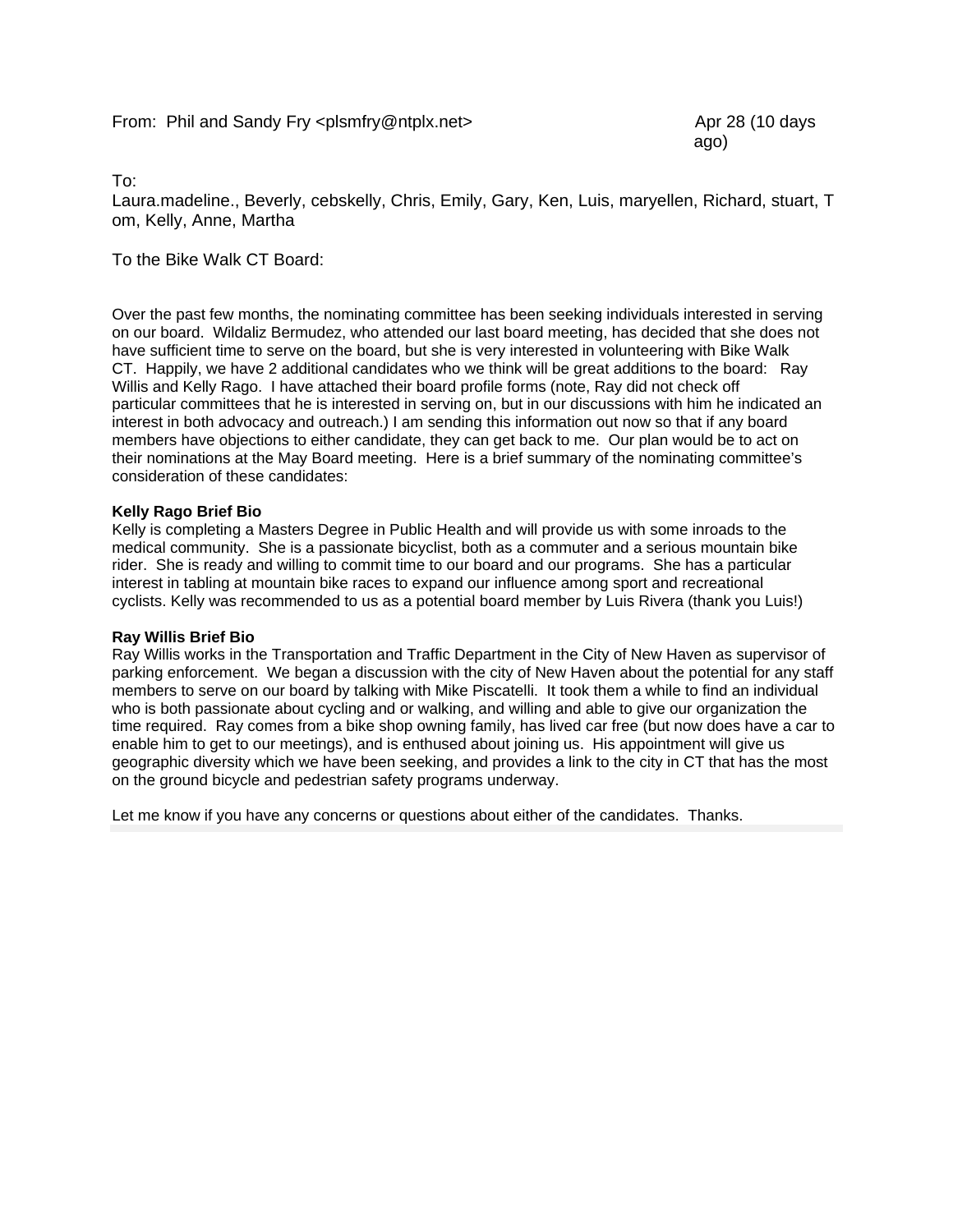#### **BIKE WALK CONNECTICUT**

#### **PROSPECTIVE BOARD MEMBER INFORMATION FORM**

**Name: Kelly Rago** 

**Home Address:** 64 Wynding Hills Rd., East Granby, CT 06026

**Home phone: n/a Work phone: n/a** 

**Cell phone:**860-212-3910 **Preferred contact number:** 

**Profession:** Full-time graduate student (MPH program at the University of Connecticut)

**Employer (if applicable**): n/a

**E-mail: kellyjrago@gmail.com** 

#### **Qualifications, including other board experience. Please include a description of your role with each non profit that you are involved:**

I am currently the vice president of the University of Connecticut's Public Health Student Organization. In this role, I, along with the president, secretary and treasurer, host monthly meetings with current masters and PhD students in the public health program at UConn. Our goals in these meetings and with other events are to enhance students' experience in the program by providing mentors, hosting social events and seminars, fund-raising, providing philanthropic experiences, and working with program staff to address students' needs.

**Do you have expertise and interest in any of the following?** (Please check the applicable categories)

\_Finance \_\_ Public Relations \_\_ Marketing \_\_\_ Human Resources \_\_\_ Technology \_ Fundraising – Individuals \_\_\_ Fundraising – Corporate \_**X**\_ **Political Advocacy** \_\_\_ Strategic Planning \_\_\_\_ Investment Management \_\_\_\_\_ Communications \_\_\_\_ Social Media \_\_\_\_\_ **X Membership Recruitment** \_\_ Grant Writing \_\_ Web Design

Other areas of expertise:

Public health, event planning, research, health education (not certified)

### **Please describe your interest in biking and walking advocacy and education and why you want to serve on the board of Bike Walk Connecticut.**

My interest in biking and walking advocacy stems from my public health background as well as my love for biking in general. In my graduate career, I have heard over and over about the largest public health problem we are facing today – obesity and its associated health risks. Much of this can be attributed to the increasingly sedentary life style much of our population has adapted. I know that some of this lack of physical activity is a byproduct of the our environment from the types of jobs available - sitting at a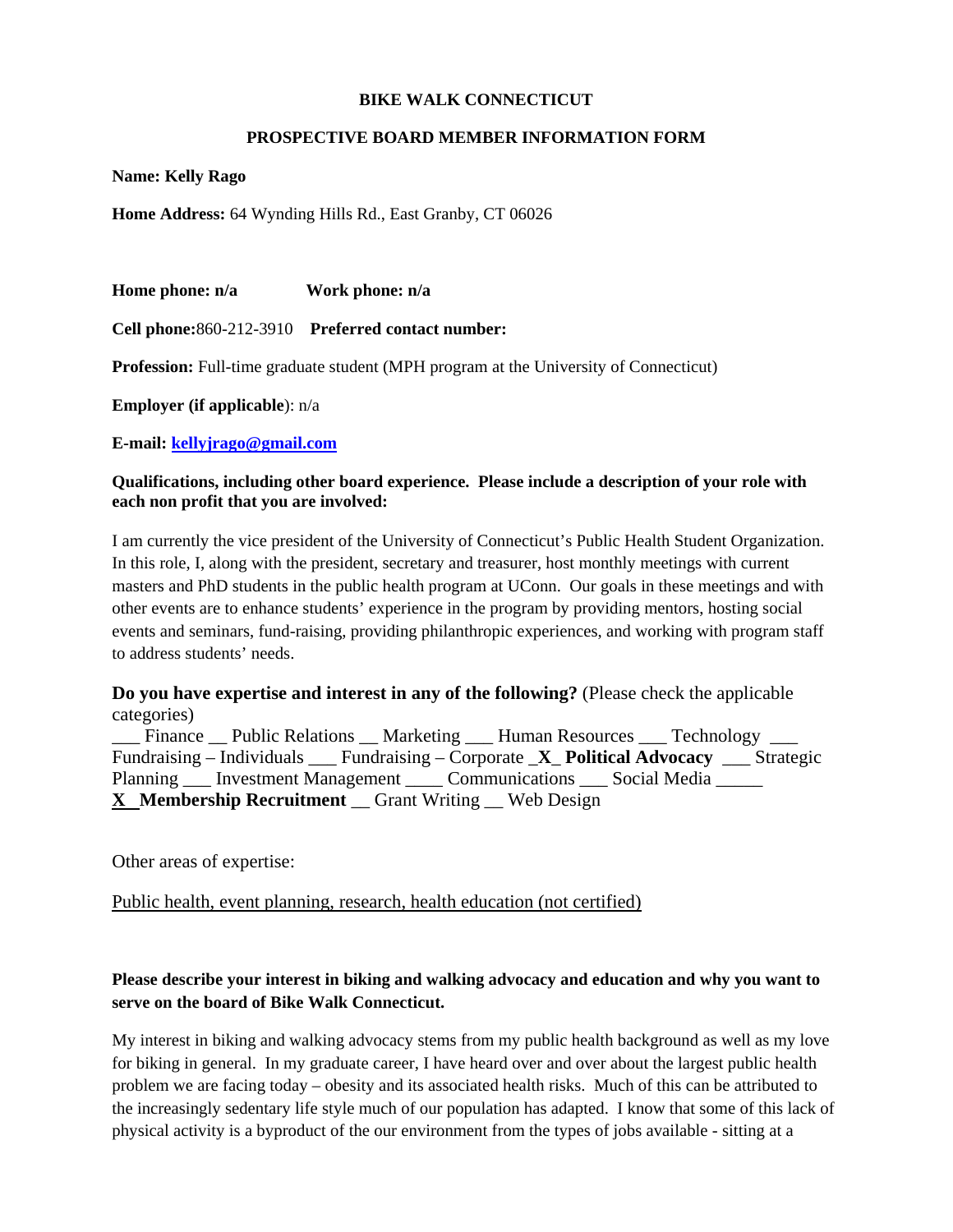computer for a majority of the day, increased screen time whether it be watching television or using computers, and many other factors. In order to reduce this problem, we need to advocate for health behaviors, such as biking and walking. Not only will this benefit physical health, but these activities are also beneficial for mental health. I strongly believe in this, and I know by being a board member of Bike Walk Connecticut, I can do my part and bring my public health knowledge and advocacy skills to improve our state's health through biking and walking activism.

I also love to mountain bike and am part of team Createx Colors – Benidorm where I participate in Cat. 1 cross-country mountain bike races!

#### **What other non-profit organizations are you actively involved in?**

I have been a member of the advocacy committee with the Connecticut Public Health Association (CPHA) for almost two years. Here, I have helped lobby for bills that would benefit public health, specifically focusing on their environmental health priority area. For example, I have performed research and drafted fact sheets and testimony on bills to identify chemicals of high concern to children, to label genetically modified organisms, to label BPA in food products, and more.

**Time Availability.** *Currently Bike Walk Connecticut has one staff member, our Executive Director. Board members are expected to serve as an officer or committee chair and be actively involved in the operation of the organization and its activities. Currently, the board meets every other month in person with executive committee meetings in the off months. The board also works informally between meetings via email.* 

#### **What time commitment for board activities, including committee work, will you be able to make?**

Currently, being in graduate school I have a flexible schedule, and do not foresee any problems with contributing at least five hours per month on committee work.

#### **Name and contact information of two references.**

Noele Kidney – *Project* Coordinator Connecticut Public Health Association

Cell phone: 860-305-7927

Email: noelekidney@hotmail.com

Meghan Wilson – *President* Uconn PHSO President

Cell phone: 203-215-3905

Email: megaclef@gmail.com

*If you have any questions regarding the board, please contact Sandy Fry, Nominating Committee chair at 860-247-5329 x3090 or sfry@hartfordtransit.org*

*Please return form to sfry@hartfordtransit.org*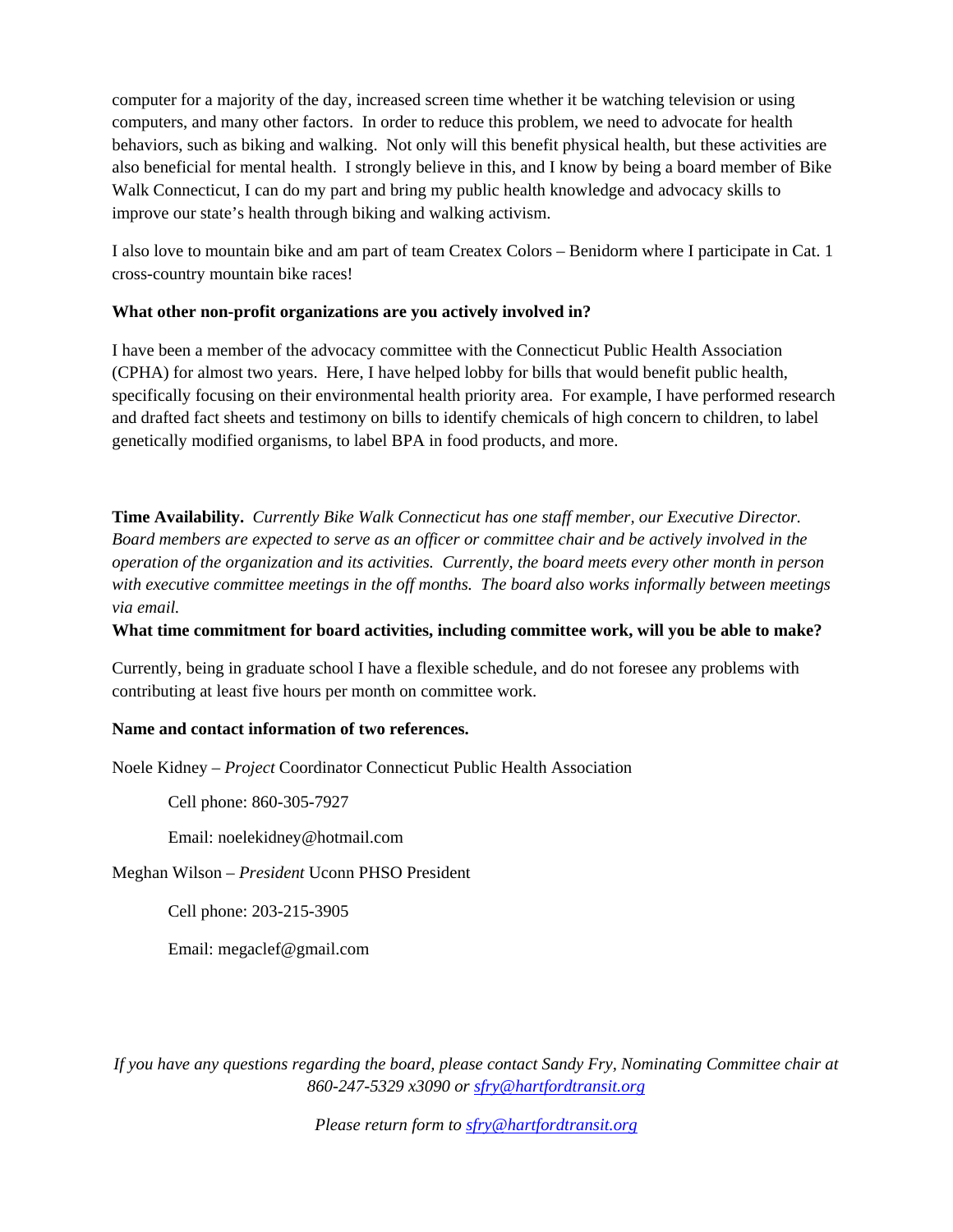#### **BIKE WALK CONNECTICUT**

#### **PROSPECTIVE BOARD MEMBER INFORMATION FORM**

**Name: Raymond Willis** 

**Home Address: 92 Mechanic St #3, New Haven CT 06511** 

 **Home phone: (203)999-1426 Work phone: (203)946-8075** 

**Cell phone: (203)410-0077 Preferred contact number: (203)999-1426** 

**Profession: Parking Enforcement Supervisor** 

**Employer (if applicable): City of New Haven** 

**E-mail: RWillis@NewHavenCT.net** 

#### **Qualifications, including other board experience. Please include a description of your role with each non profit that you are involved:**

As a supervisor of a team of six in the field of transportation and parking enforcement I possess certain leadership and organizational qualities as well as first hand knowledge regarding the trials and tribulations of transportation related issues that would lend themselves well to a position on Bike Walk Connecticut's board.

#### **Do you have expertise and interest in any of the following?** (Please check the applicable categories)

|                           | __ Finance __ Public Relations __ Marketing ___ Human Resources ___ Technology ___ |  |  |
|---------------------------|------------------------------------------------------------------------------------|--|--|
|                           | Fundraising – Individuals Fundraising – Corporate Political Advocacy Strategic     |  |  |
|                           | Planning ___ Investment Management _____ Communications ____ Social Media ______   |  |  |
|                           | Membership Recruitment __ Grant Writing __ Web Design                              |  |  |
| Other areas of expertise: |                                                                                    |  |  |

#### **Please describe your interest in biking and walking advocacy and education and why you want to serve on the board of Bike Walk Connecticut.**

\_\_\_\_\_\_\_\_\_\_\_\_\_\_\_\_\_\_\_\_\_\_\_\_\_\_\_\_\_\_\_\_\_\_\_\_\_\_\_\_\_\_\_\_\_\_\_\_\_\_\_\_\_\_\_\_\_\_\_\_\_\_\_\_\_\_\_\_\_\_\_\_\_\_\_\_

Where to begin? My father was a bicycle mechanic who owned a bike shop in New Haven, CT. His father before him was a bicycle mechanic who owned a bike shop in Westerly, RI. My uncle is a bicycle mechanic who now owns that shop. I have bicycling in my blood. I have spent the vast majority of my life travelling via bicycle. I didn't get a drivers license until I was 21 and then owned a car for roughly six months, out of necessity related to a college internship. I have spent all my life bicycling in New Haven, for years commuting every day to work on bicycle regardless of season or weather condition. I have had the pleasure of cycling the shoreline numerous times in the summer from New Haven to Westerly. I am proud to have been born and raised in New Haven with its rich history involving Pierre Lallements patenting the original velocipede. When I was 21 I moved to NYC and one of my great pleasures in life remains traversing the Brooklyn and Williamsburg bridges on my bicycle. To this day I enjoy riding my bicycle from Grand Central Terminal to Coney Island, for the last stretch of the journey via the Ocean Parkway Bicycle Path, the first dedicated bicycle path in the United States. I find cycling in all parts of the city to be exhilarating, and conversely enjoy the quiet scenic appeal of cycling in both Central and Prospect Park. I moved from NY to Portland, OR for a number of years, a city that is a paragon of non